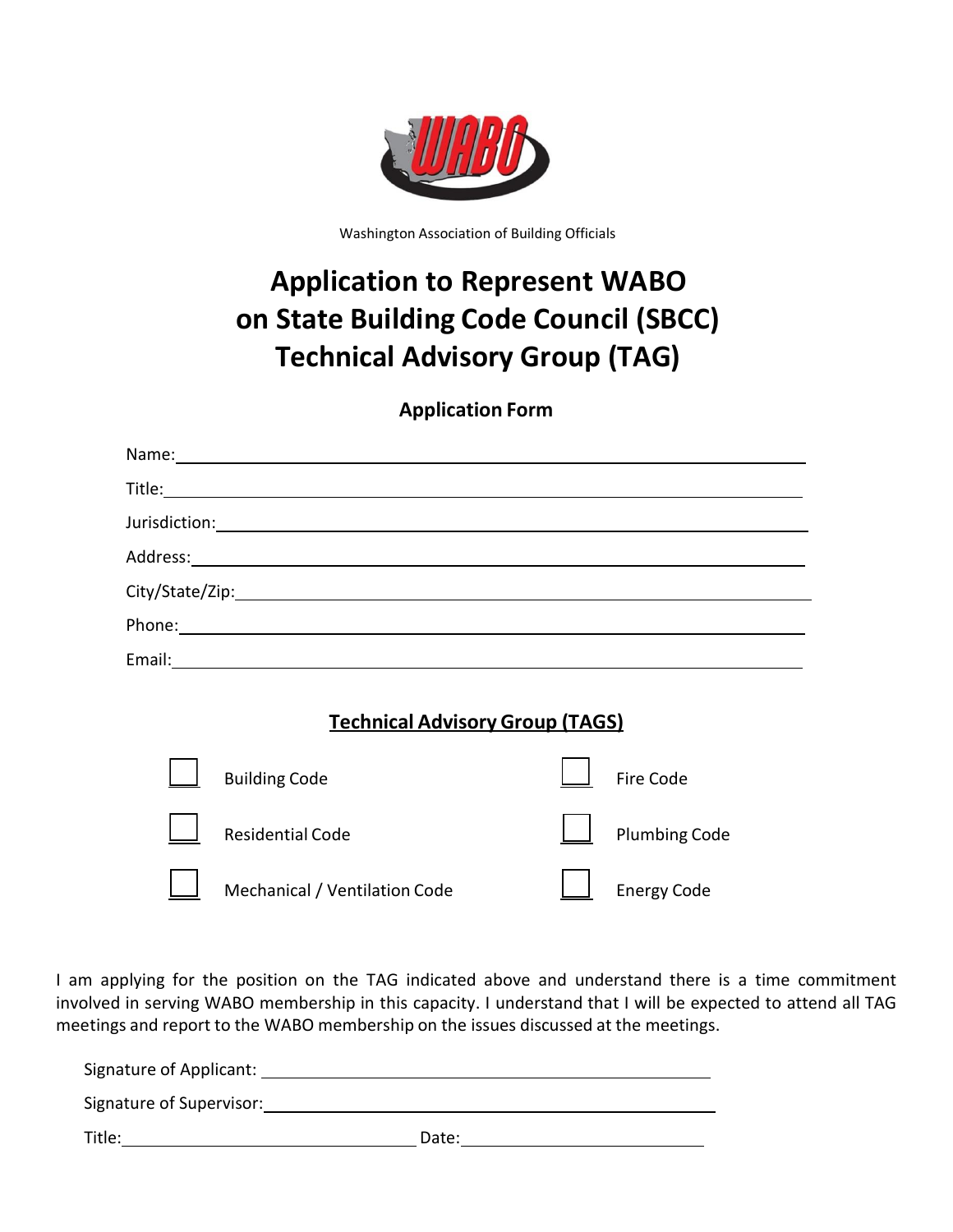### **WABO Appointment to SBCC TAGS**

Thank you for your interest in serving as a WABO representative on the Washington State Building Code Council Technical Advisory Group (TAG). This is an important commitment to your colleagues across the state. WABO recognizes the time and monetary cost of your participation in attending the meetings. For your service, you will be reimbursed your travel costs at the federal per diem rate and meals at the federal per diem rate:

In order to assist you in determining positions on code issues, you are asked to attend the WABO Technical Code Development Committee meetings (in person or via teleconference). In addition, you will be asked to report to the committee after the TAG meetings so the membership can be informed of the ongoing issues heard at the TAG meetings.

Thank you again for providing your expertise on behalf of the members of the Washington Association of Building Officials.

For your further information, here is the outline of the SBCC code process.

#### **Reviewing the Code**

Every three years new model codes are published. The Council, with the assistance of their Technical Advisory Groups (TAGs), reviews and adopts the new code editions. In addition, the TAGs also review all changes proposed to these new editions, or to the pre‐existing state amendments. The codes are divided into two groups, with a 12 to 16 month review period. The TAG review includes 10-14 meetings of the TAG over an eight to nine month period. Updated codes go into effect two years after the publication date. Timeframes for submission of proposed statewide amendments, review and adoption are established by the Council after new model code editions are available to the public. All proposed statewide amendments need to be submitted in writing, on the form provided by the SBCC.

The adoption period of new model codes begins with the availability of the new editions every three years and ends with formal adoption of the building code as amended by the Council. The code and amendments cannot take effect until they sit through a legislative session.

The TAGS review the proposed statewide amendments, as well as any changes in the new editions of the model codes. They report their findings and recommendations to the Council. Proposed statewide amendments recommended for public hearing as authorized by the Council are filed with the Code Reviser and published in the Washington State Register. This filing includes a summary of the proposed rules, the complete text of the proposed changes, public hearing dates and locations, and any economic impact statements required by law.